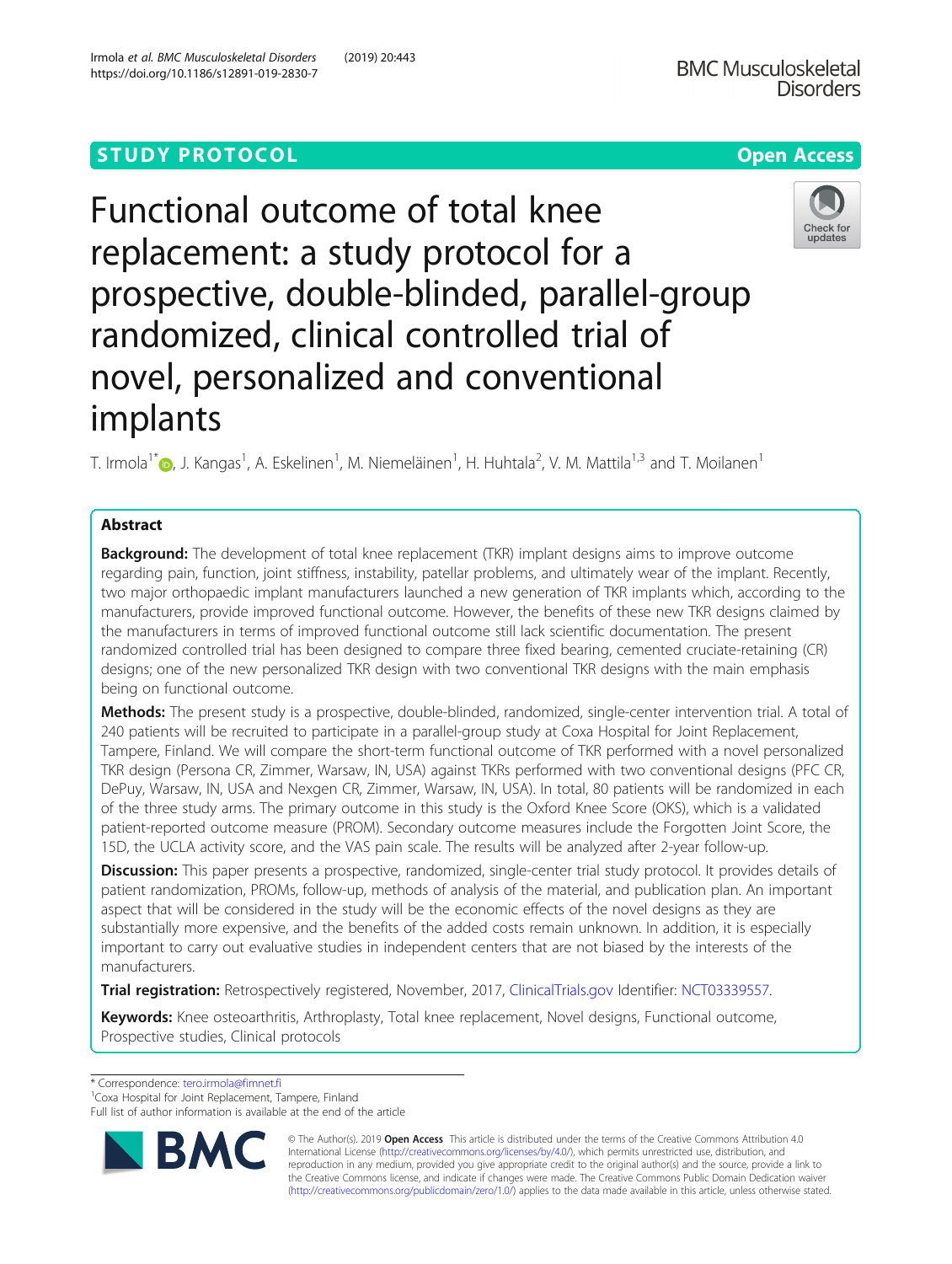# Background

Total knee replacement operations are well-documented and effective treatments to decrease pain and improve function in patients with end-stage arthritis of the knee joint [[1](#page-6-0)–[3\]](#page-6-0). Moreover, knee replacements have been shown to be effective both clinically and in terms of cost effectiveness [[4,](#page-6-0) [5\]](#page-6-0). Demand for joint replacement operations has continuously increased, and future projections suggest that this trend will continue  $[6]$  $[6]$ , which will pose increasing demands on health care systems.

Although joint replacement surgery is widely considered to be one of the success stories of modern medicine, approximately up to 20% of patients with a knee replacement are to some extent dissatisfied with the outcome following their joint replacement operation [\[7](#page-6-0)–[9](#page-6-0)].

### Evaluation of treatment

Measuring the outcome of total knee replacement surgery is challenging. Earlier, implant survival, i.e., the absence of revision surgery, was the most referenced measure of success. With contemporary implants and surgical techniques, the survival of most knee implants has been shown to be excellent even in long-term follow-up, as reported by many national joint registries [[10](#page-6-0)–[14](#page-6-0)]. Moreover, most implant designs have cumulative revision rates below 1% per annum, a target level set by the National Institute of Healthcare and Clinical Excellence (NICE) [[15\]](#page-7-0). Recently, however, more emphasis has been put on patient satisfaction. Patient reported outcome measures scores (PROMs) have been introduced and used instead of traditional surgeon-based clinical assessments [[16,](#page-7-0) [17\]](#page-7-0). One of the most widely used PROMs is the Oxford knee score (OKS), which is also included in the National Joint Registry for England and Wales data as an outcome measure [[11](#page-6-0), [18](#page-7-0)]. Other commonly used PROMS include the Visual Analogue Scale (VAS), the health-related quality of life (15D), and the UCLA activity score [\[19,](#page-7-0) [20](#page-7-0)]. At present, however, there is no single score or method for the assessment of all outcome aspects with widespread agreement, and newer and more sensitive scores, such as the "Forgotten joint score" (FJS), have been introduced to better capture the differences in function after TKR in more active patients [\[21](#page-7-0)–[23\]](#page-7-0).

# Previous studies

In addition to the patient related factors, surgical technique as well as the knee replacement design used influence the outcome [[24\]](#page-7-0) . Based on large registry data, it has been postulated that the effect of surgical factors, including implant type, are modest when compared with patient related factors [\[25](#page-7-0)].

The significance of implant design on knee function has been widely studied [[26](#page-7-0)–[29\]](#page-7-0), as there is broad variability in implant concepts and specific designs. Numerous studies, however, have been unable to detect any differences in function between the most commonly used cruciate retaining (CR) or substituting, posterior stabilised (PS) concepts [[26,](#page-7-0) [28](#page-7-0)]. Using the OKS as an outcome measure, one registry-based study showed that the performance of one implant type was statistically significantly better than all of the other most used contemporary implant designs [[24](#page-7-0)]. However, the differences between the groups were not even close to the recently described minimally clinically important difference [[30](#page-7-0)]. On the other hand, one small study showed that refining a well performing knee design did not influence the functional outcome [\[31\]](#page-7-0) . In contrast to this finding, a new design was reported to improve the OKS score of TKR patients in a cross-sectional setting [[32](#page-7-0)]. However, due to obvious limitations in study settings, these results must be interpreted with caution.

The effect of implant design on the outcome of knee replacement surgery is clearly being emphasized by the implant manufacturing industry. New, personalized and hopefully improved implant designs are the target of intensive research and development projects. A more anatomically accurate implant, finer sizing increments and full continuum of bearing constraints is redefining personalization. Recently, two major orthopaedic implant manufacturers both launched a new generation total knee replacement implant on to the market. Both of these implant systems are based on the legacy of their predecessors, which have been among the most implanted and best-documented designs globally. The clearly stated aim of these new systems is to improve functional outcome with less pain, joint stiffness, instability, patellar problems, and ultimately wear of the implant. However, the benefits claimed for these new or redesigned models in terms of improved outcome still lack scientific documentation. Cost is also an important aspect as the novel designs are substantially more expensive, and therefore the benefits of the added costs remain unknown. Furthermore, it is especially important to carry out evaluative studies in independent centers that are not biased by the interests of implant manufacturers.

### Study objective

The aim of this randomized controlled trial is to compare one novel, personalized TKR implant design (Persona CR, Zimmer, Warsaw, IN, USA) against two conventional TKR design (PFC CR,DePuy, Warsaw, IN, USA and NexGen CR, Zimmer, Warsaw, IN, USA) in terms of functional outcome and cost-effectiveness.

# Methods

The study design is a prospective, double-blinded randomized controlled, single-center trial adhering to Standard Protocol Items: Recommendation for Interventional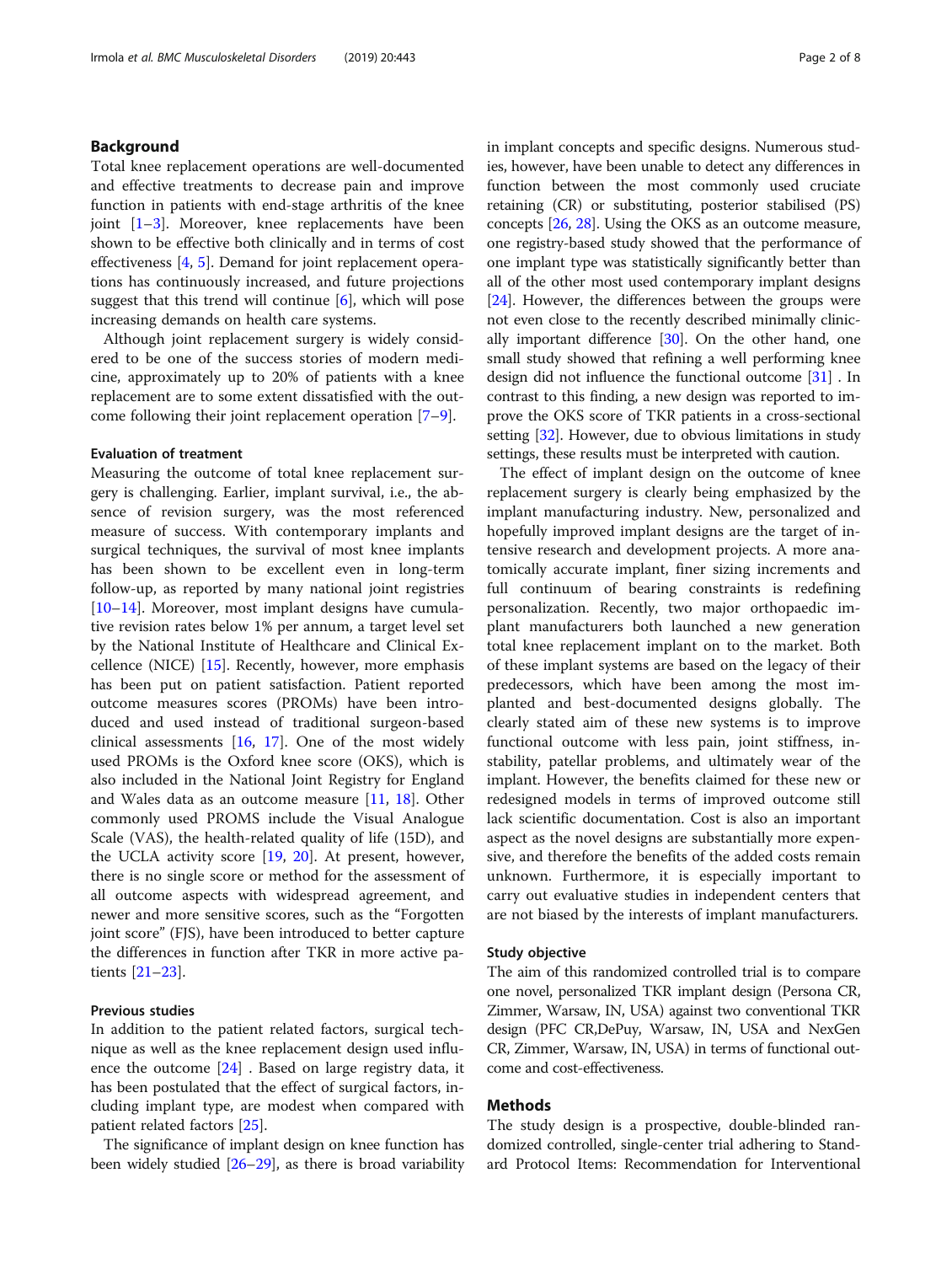Trials (SPIRIT) guidelines. The study will be carried out at Coxa Hospital for Joint Replacement (Tampere, Finland), a university-affiliated publicly-funded orthopaedic hospital specializing in joint replacement surgery. Currently, more than 4000 joint replacements are performed annually (representing approximately 20% of all hip and knee replacements performed annually in Finland), of which 2000 are primary knee replacement operations. Coxa Hospital is responsible for joint replacement surgery in Pirkanmaa Hospital District with a catchment area population of ca. 550,000 inhabitants, and it also serves as a tertiary referral hospital for one-fifth of Finland.

### Primary and secondary outcome measures

The primary outcome is the Finnish language version of the OKS (33) measured both preoperatively, and postoperatively at 2–3, 12, and 24 months. The OKS is a validated and reliable PROM. The questionnaire comprises 12 items regarding pain and activities of daily living (ADL) specifically related to the knee. Each item is scored on a five-level Likert scale 0 (worst disability) to 4 (no disability). The total score can range from 0 to 48, with 48 being the best possible score. The minimal clinically important difference (MCID) depends on the purpose of the comparison: it has recently been defined as 5 points, when different patient cohorts are compared against each other [\[18,](#page-7-0) [30,](#page-7-0) [33,](#page-7-0) [34](#page-7-0)]. Thus, in this study, a > 5-point difference in median OKS at 24 months postoperatively between any of the three cohorts studied (Persona CR, PFC CR, and NexGen CR) will be defined as a clinically significant difference in functional outcome.

The secondary measured outcomes both preoperatively, and after surgery at 2–3, 12, and 24 months are the FJS, the 15D, the UCLA activity score, and the VAS pain scale.

The FJS is an assessment tool designed especially for well-performing patients and describes the patients' ability to forget the artificial joint in everyday life. The questionnaire comprises 12 items regarding and integrating pain, stiffness, function in ADL, patients' activity levels, and psychosocial factors. Each item is scored on a fivepoint Likert response format of 1 (never) and 5 (mostly), and scores are summed and linearly transformed to a 0 to 100 scale. The high scores indicate good outcome, equaling a high degree of forgetting the replaced joint during ADL [[17,](#page-7-0) [22,](#page-7-0) [35](#page-7-0)]. The validity and reliability of the FJS has been reported to be good, with a lower ceiling effect than the OKS [[36\]](#page-7-0).

The 15D is a generic, comprehensive (15-dimensional) self-administered instrument for measuring health-related quality of life (HRQoL)(19). The questionnaire comprises 15 dimensions with 5 ordinal levels on each dimension. From each dimension, the respondents choose the level that best describes their present health status. A set of population-based preference and utility weighs is used to

The 10-point University of California Los Angeles (UCLA) activity score has 10 descriptive activity levels ranging from wholly inactive (level 1) to regular participation in impact sports (level 10) [[20](#page-7-0)].

The visual analogue scale (VAS) pain score, comprising a scale from 0 (no pain) to 10 (worst imaginable pain), is used to evaluate pain. In cost-effectiveness analysis, cost of surgery, hospitalization, out-patient visits and physiotherapy visits will be calculated. Cost per quality-adjusted life-years will be analyzed.

To further analyze the differences and complex relationships between pain experience and joint function, a sample of synovial tissue will be analyzed for patient specific factors associated with inflammation and inflammatory pain. These analyses will include immunohistology and measurements of gene expression and polymorphism relating to modulating pain and inflammatory reaction.

### Hypotheses

Our primary hypotheses in the study are the following:

- i. The two conventional TKR implant designs and the novel implant design will yield similar functional outcomes measured with OKS
- ii. Total knee replacement with either of the two conventional TKR implant designs will be more cost-effective than TKR with the novel implant design regarding quality-adjusted life years (QALYs) measured with the 15D
- iii. High pain sensitivity will be associated with poor functional outcome irrespective of the implant design or radiographic severity of knee osteoarthritis (OA).

### Patient recruitment

Patients will be recruited from Coxa's outpatient clinic according to our inclusion and exclusion criteria. The participating orthopaedic surgeons will recruit patients alongside their routine out-patient work. Written informed consent will be obtained. In the study, the indications for surgical treatment will follow the routine clinical guidelines of the hospital (Fig. [1\)](#page-3-0).

### Patient inclusion criteria

- patients undergoing total knee replacement surgery for primary knee OA
- no previous open major surgery in the joint (e.g., osteotomy)
- age 50–70 years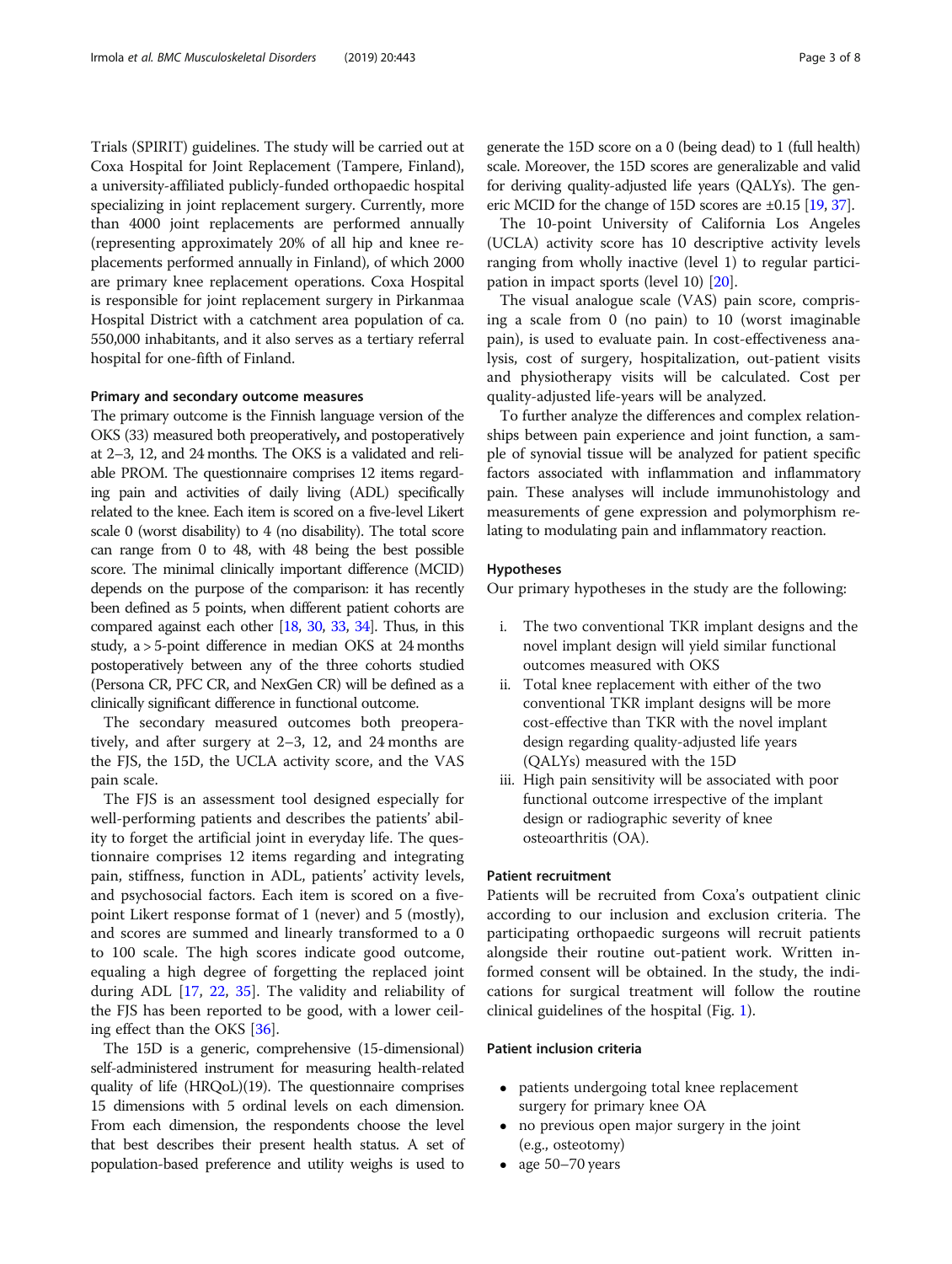<span id="page-3-0"></span>

- unilateral operative treatment with no plans for surgical treatment of the contralateral knee in the near future
- patients living in the local hospital district (Pirkanmaa Hospital District)
- Kellgren-Lawrence grade 3–4 knee osteoarthritis in plain radiographs

# Patient exclusion criteria

- unwilling to provide informed consent
- $\bullet$  > 15 degrees varus or valgus, or > 15 degrees fixed flexion deformity
- predominantly patellofemoral osteoarthritis
- Physical, emotional, or neurological conditions that would compromise the patient's compliance with postoperative rehabilitation and follow-up (e.g., drug or alcohol abuse, serious mental illness, general neurological conditions, such as Parkinson, MS, etc.)

### Patient randomization

When TKR surgery is decided, the eligible patients will be informed and those willing to participate will be randomized into one of the three implant groups. Block randomization lists will be computer-generated. Blocksize will be variable with equal allocations to the three study groups. Numbered, sealed envelopes will be prepared. The trial coordinator will open the next (in number) sealed randomization envelope pre-operatively and reveal allocation. Opening of the envelope will be done after the surgeon has ascertained that the patient meets

the eligibility criteria and that all of the implant types are feasible for the patient. The allocated implantation will then be performed, and the envelope, with study number indicated, returned to the trial coordinator.

# Preoperative patient evaluation

The preoperative medical history will be carefully documented according to routine screening for TKR surgery. The preoperative planning will include plain radiographs of the operated knee and standing long axis radiograph of the affected limb. Specific attention will be paid to record history of chronic pain, long- standing pain medication, a history of fibromyalgia, depression, anxiety, or other mental disturbances.

In addition to our normal preoperative protocol (including OKS), the patient will be asked to complete the following questionnaires/tests: the 15 D, the UCLA activity score, the FJS, and questionnaires for pain sensitivity and brief pain inventory.

### Operative treatment

Patients will be operated upon using the implant allocated in the randomization. Perioperative treatment will be carried out according to the routine protocol of the hospital: total knee arthroplasties (TKA) will be performed using the medial parapatellar approach, and the decision to use / not to use a tourniquet will be based on the surgeon's preference. The mechanical alignment [[38\]](#page-7-0) technique will be used. The measured resection [\[39](#page-7-0)] technique, a combination of bony landmarks (femoral epicondyles, posterior condylar axis,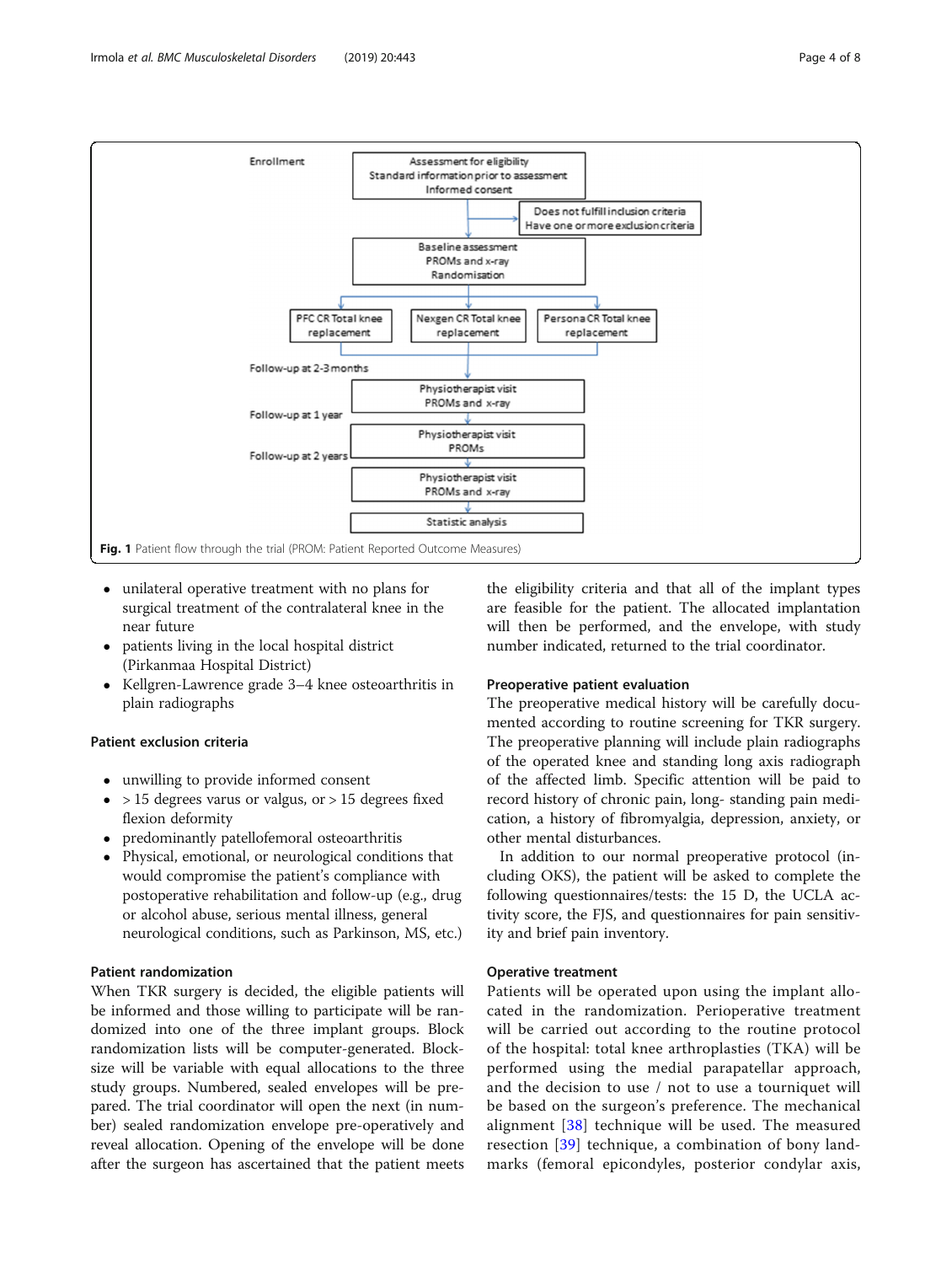<span id="page-4-0"></span>and anterior-posterior axis), will be used to determine proper rotation of the femoral component. Distal femoral resections will be performed first using an intramedullary guide, which will be followed by a posterior referencing cutting block used to identify the proper component size. An appropriate 4-in-1 resection block will be used to perform anterior, posterior, and chamfer bone cuts in the femur. An extramedullary alignment guide will then be used to perform the tibial cut. Soft-tissue balance will be evaluated using either directly trial components or by first assessing ligamentous and gap balance with a tenser-device. Again, this will be based on the individual surgeon's preferences. With trial components, range of motion, ligamentous balance, as well as extension-flexion gaps will be always assessed and recorded by the operating surgeon. If necessary, soft-tissue releases and ligament balancing will be performed to balance gap differences and/ or varus/valgus ligamentous balance. All components implanted will be cemented, and the patella will only be resurfaced if there is a problem with patellar tracking. The TKAs will be carried out under spinal anesthesia in combination with intravenous sedation. General anesthesia will only be used if there is a contraindication to spinal anesthesia. Immediate full weight bearing will be allowed, and all patients will be mobilized on the day of the surgery. Antithrombotic prophylaxis, with low molecular-weight heparin, enoxaparin will be administered for 3 to 4 weeks postoperatively. All details of perioperative care and possible complications will be recorded in the hospital's electronic database in a routine manner.

A 10 g sample of synovial tissue will be obtained during surgery. The study protocol will not require any additional tissue removal during surgery.

### Postoperative follow-up

The first postoperative visit to a physiotherapist blinded to the allocation will take place at 2 to 3 months after surgery. This visit will include a routine physical examination, plain radiographs of the operated joint, and the OKS score. In addition, the screening questionnaires/ tests will be repeated, as described in Table 1. All complications and re-operations of the operated knee will be recorded.

The follow-up visits at 1 and 2-year intervals are additional to normal clinical practice. They will be performed by a physiotherapist blinded to the allocation and will include repeating the follow-up questionnaires, as shown in

| Timepoint <sup>a</sup>            | Study period           |                       |                 |         |             |              |
|-----------------------------------|------------------------|-----------------------|-----------------|---------|-------------|--------------|
|                                   | Enrollment<br>$-t_{1}$ | Allocation<br>$\circ$ | Post-allocation |         |             | Close-out    |
|                                   |                        |                       | $t_1$           | $t_2\,$ | $t_3$       | $\sqrt{t_4}$ |
| Enrollment                        |                        |                       |                 |         |             |              |
| Eligibility screen                | $\times$               |                       |                 |         |             |              |
| Informed consent                  | $\times$               |                       |                 |         |             |              |
| Medical history                   | $\times$               |                       |                 |         |             |              |
| Allocation                        |                        | $\mathsf X$           |                 |         |             |              |
| Interventions:                    |                        |                       |                 |         |             |              |
| PFC CR Total knee replacement     |                        |                       | $\times$        |         |             |              |
| NexGen CR Total knee replacement  |                        |                       | $\times$        |         |             |              |
| Persona CR Total knee replacement |                        |                       | $\mathsf X$     |         |             |              |
| Assessments:                      |                        |                       |                 |         |             |              |
| X-ray                             | $\times$               |                       |                 | X       |             |              |
| Pain sensitivity (PCS)            | $\times$               |                       |                 |         |             |              |
| Pain inventory (BPI)              | $\times$               |                       |                 |         |             |              |
| Oxford Knee Score (OKS)           | $\times$               |                       |                 | X       | $\times$    | $\mathsf X$  |
| 15 <sub>D</sub>                   | $\times$               |                       |                 | X       | $\times$    | $\mathsf X$  |
| Forgotten Joint Score (FJS)       | $\times$               |                       |                 | X       | $\times$    | $\mathsf X$  |
| UCLA activity score               | $\times$               |                       |                 | X       | $\mathsf X$ | $\mathsf X$  |
| Surgeon visit                     | $\times$               |                       |                 |         |             |              |
| Physiotherapist visit             | Χ                      |                       |                 | X       | $\times$    | Χ            |

Table 1 The schedule of enrollment, interventions, and assessments

 $a-t_1$  = baseline,  $t_1$  = operative treatment,  $t_2$  = postoperative at 2–3 months,  $t_3$  = at 1 year,  $t_4$  = at 2 years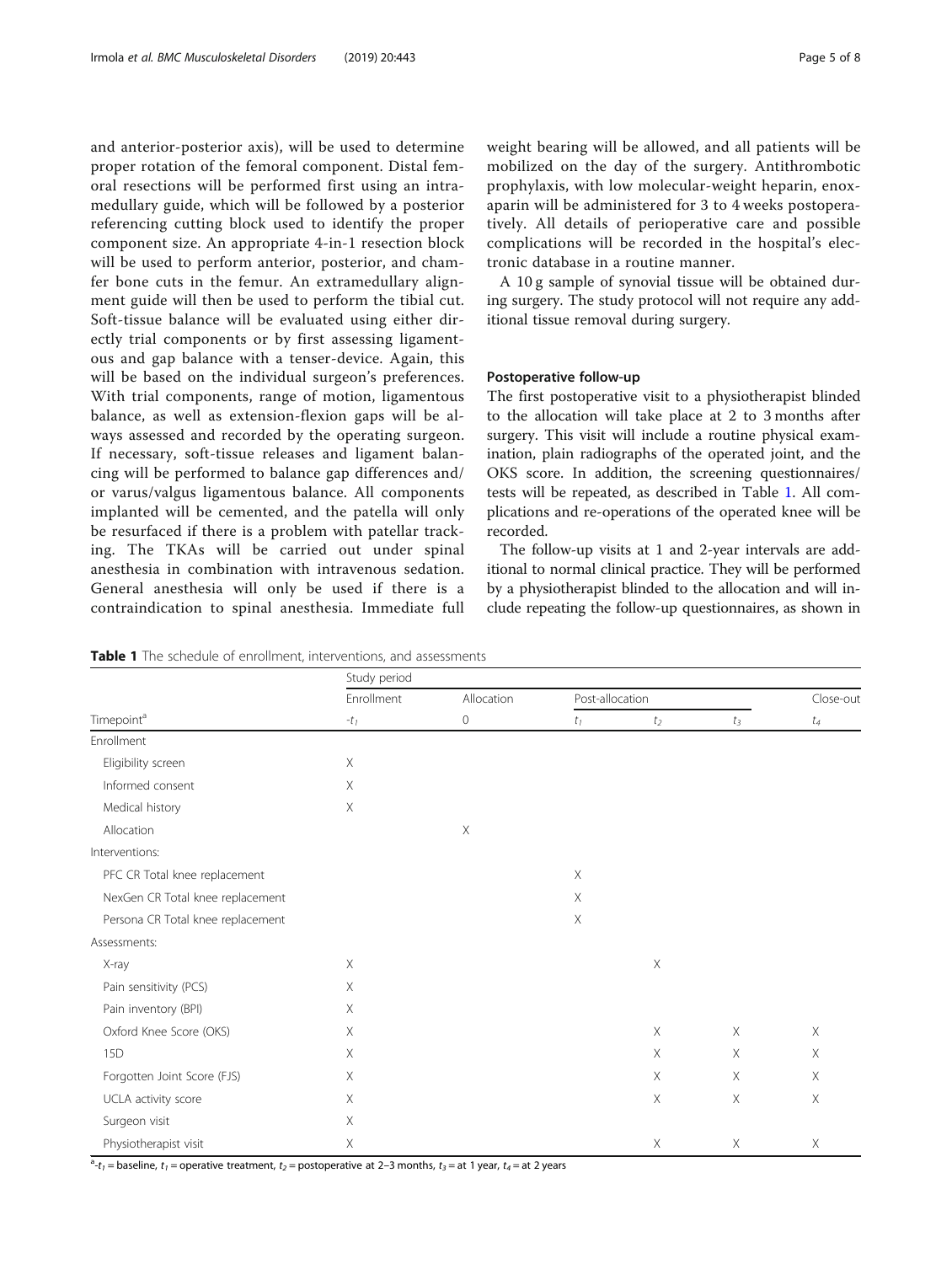Table [1.](#page-4-0) All complications and re-operations of the studied knee will be recorded.

Further to the present work-flow, follow-up visits will be planned to take place at 5, 10, 13, and 16 years from the index operations to assess the mid- to long-term outcome and implant survivorship.

# Sample size

The power analyses will be calculated using both the OKS (primary outcome) and the FJS (secondary outcome). Of these, the FJS is more sensitive in differentiating patients at the upper end of the outcome scores and requires larger patient groups. With the OKS, the estimated sample size is 48 patients per arm. With the FJS in the range of 60 to 80 and a standard deviation of 25 points, the estimated sample size is 64 patients per arm  $(delta = 13, sd = 25, alpha = 0.05, power = 0.8)$ . Allowing for a 10% drop-out rate and a 10% addition due to skewness in the variable distribution, the required arm size is 80. Therefore, with three comparison arms, the total number of patients recruited into the study will be 240.

# Blinding

Participants will be blinded to the implant design used in their operation. Staff on the ward will also be blinded. The physiotherapists conducting the follow-up visits (at 2–3 months, 1 year, and 2 years, i.e., the outcome assessors) will also be blinded to the allocation. The patients will not receive information on the specific implant design used in their operation until all patients have completed the 2-year follow-up visit.

### Statistical methods

Descriptive statistics, including mean and standard deviation, for continuous variables will be used. Differences between groups in continuous skewed main outcome variables will be analyzed using the Mann-Whitney Utest, and t-test when variables are normally distributed. Results will be presented with 95% confidence intervals. Two-way-tables with the chi-square test will be used for dichotomous variables, and multivariate analysis will be conducted with regression analysis. The α-level will be set at 0.05. SPSS Statistics version 23 (IBM Corp., Armonk, NY) will be used for the analysis.

### Study material

All the information and gathered material will be stored in a study registry at Coxa Hospital for Joint Replacement. The registry will be protected with passwords that will only be given to the authors and the secretary of the study group. All study data will be deleted 15 years after the end of the study, as required by Finnish law.

# Time schedule

Recruitment for the study began in September 2015 and was completed in August 2018. The results of the study will be analyzed after 2-year follow-up, and the final report will be published by the end of 2021.

# **Discussion**

This paper presents a prospective, randomized controlled trial comparing a novel TKR implant design with conventional TKR designs in terms of functional outcome and cost-effectiveness. It describes details of patient randomization, PROMs, follow-up, aftercare and methods of analysis of the material, and publication plan. The strengths of our study include its pragmatic nature and validated outcome measures, with an emphasis on PROMS. We included several aspects of outcome to capture the whole picture of patient satisfaction and to obtain data on the economic aspect for cost/ benefit analyses.

The adequate number of patients is a very critical question. According to power analysis, our study design allows us to have sufficient numbers of patients to confirm or reject the research hypotheses on primary outcome measures. This is especially important if the results turn out to show no differences between the study arms – to avoid speculation on the possibility of a type 2 error. The economical aspect is also important as the novel designs are substantially more expensive, and therefore the benefits of the additional costs are of great interest to all health care providers.

Maintaining blinding of study arms is challenging in all studies that assess the outcomes of surgical procedures. Successful blinding of the patients is critical because PROMS are the key outcome tools. We discussed the nature and importance of blinding with the patients before they consented to participate in the study. The follow-up visits are being carried out by physiotherapists who are dedicated to research projects, and their perfect blinding is also challenging and depends largely on their commitment to the study philosophy.

Strict inclusion criteria are a possible limitation of our study and may result in selection bias, as a good number of patients had to be excluded. Therefore, even random allocation may end up in heterogeneity of intervention arms. However, the inclusion criteria are set to focus on the most common type of patient, i.e., patients with primary uncomplicated osteoarthritis of the knee. The upper age limit was set to 70 years to also obtain outcome data on the more active younger TKR patients, who tend to end up at the upper end of the outcome scores after TKR surgery. In theory, this approach might help us to better differentiate "good" outcome from an "excellent" outcome, especially if such subtle differences are found between the implant designs that would not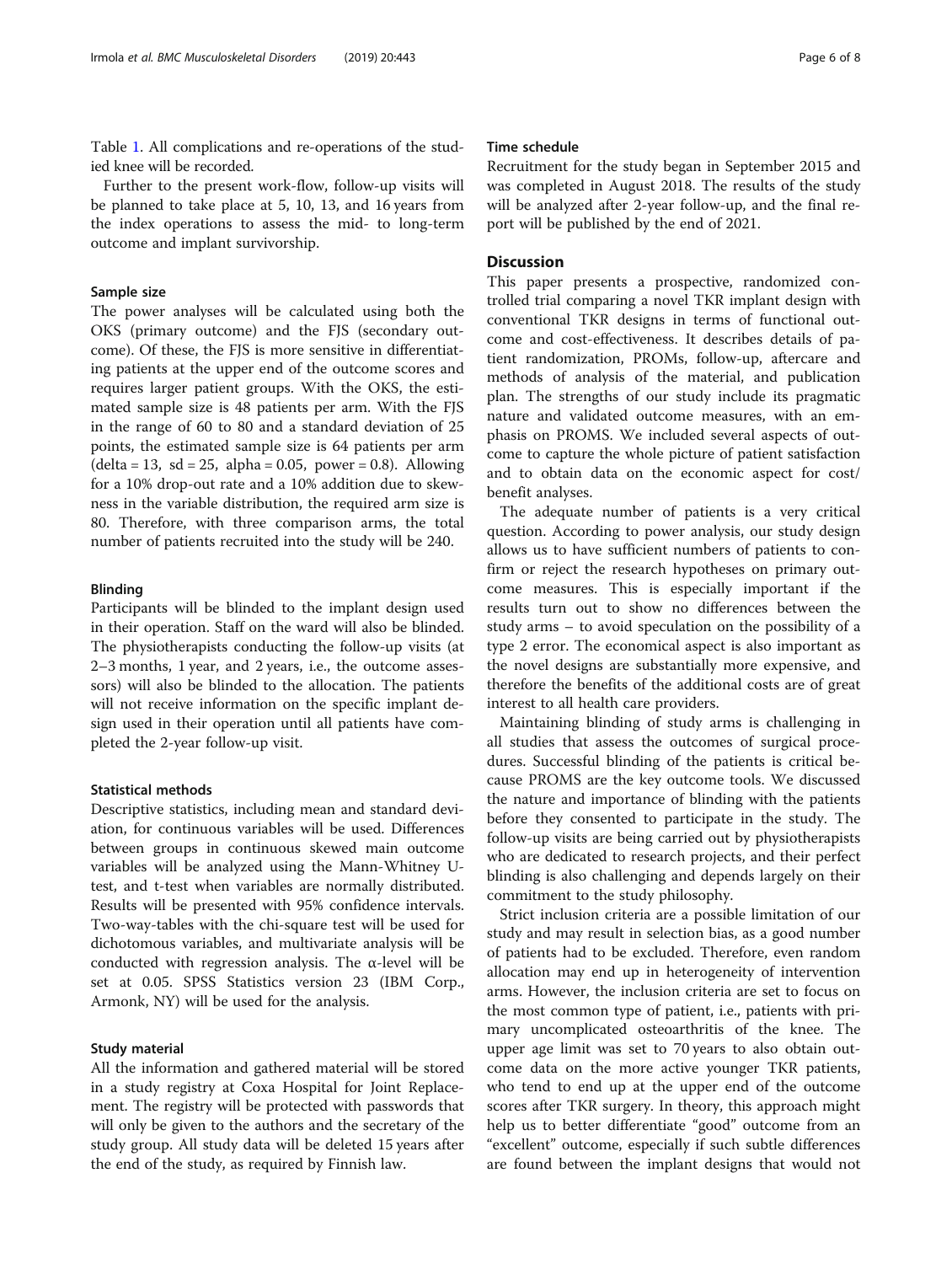<span id="page-6-0"></span>become evident in the older, less active patient groups. On the other hand, if a novel knee design cannot provide these younger and generally more active patients with an improved functional outcome, it will certainly not do so in other patient groups either.

Introducing a new TKR implant system is a known risk factor for failure in joint replacement [[40](#page-7-0)]. This poses the danger of a type 2 error in hypothesis 1, as the surgeons are more familiar with the conventional implant systems and the outcome of the novel TKR design may be inferior due to surgeon-related factors. To avoid this pitfall, we arranged a formal training of the novel implant system and allowed each of the participating surgeons to perform approximately 10 surgeries with the novel implant before commencing the random allocation.

The longevity of contemporary TKR designs is excellent, but the functional outcome and patient satisfaction levels still leave room for improvement. Functional outcome is, however, the result of complex interplay, where the implant design is only one factor and patient characteristics and the surgeon performing the implantation play major roles as well. The development of TKR implants is a continuous activity, where the manufacturing industry plays a leading role. The evaluation of novel designs must be carried out according to strict scientific methods to be able to differentiate the influence of the three major factors – the implant, the patient, and the surgical performance – from each other. In addition, it is especially important to carry out these evaluative studies in independent centers, and not to be biased by the interests of implant manufacturers.

#### Abbreviations

ADL: Activities of daily living; CR: Cruciate retaining; FJS: Forgotten joint score; HRQoL: Health-related quality of life; MCID: Minimal clinically important difference; NICE: National Institute of Healthcare and Clinical Excellence; OA: Osteoarthritis; OKS: Oxford Knee Score; PROM: Patient-reported outcome measure; PS: Posterior stabilized; QALYs: Quality-adjusted life years; SPIRIT: Standard Protocol Items: Recommendation for Interventional Trials; TKA: Total knee arthroplasty; TKR: Total knee replacement; UCLA: University of California Los Angeles; VAS: Visual-Analogue-Scale

#### Acknowledgements

We thank Heli Kupari and Peter Heath for their contribution.

### Authors' contributions

TM, VM, AE conceived of the study. JK, TM, VM, MN, AE initiated the study design and TI helped with implementation. HH provided statistical expertise in clinical trial design and TI will conduct the primary statistical analysis. All authors contributed to refinement of the study protocol and approved the final manuscript.

### Funding

The study is financially supported by the Competitive State Research Financing of the Expert Responsibility area of Tampere University Hospital. The funding body has no role in the design of the study, neither collection, analysis, and interpretation of data, nor in writing the manuscript.

#### Availability of data and materials

The datasets used and/or analyzed during the current study will be available from the corresponding author on reasonable request once the study has been completed.

#### Ethics approval and consent to participate

The study protocol was approved by the Regional Ethics Committee of Pirkanmaa Hospital District (Approval number: R15053). All participants will provide informed written consent to participate.

#### Consent for publication

Not applicable.

#### Competing interests

All authors have completed the ICMJE uniform disclosure form at [www.](http://www.icmje.org/coi_disclosure.pdf) [icmje.org/coi\\_disclosure.pdf](http://www.icmje.org/coi_disclosure.pdf) and declare: no support from any organization for the submitted work. The authors declare that they have no competing interests.

### Author details

<sup>1</sup> Coxa Hospital for Joint Replacement, Tampere, Finland. <sup>2</sup> Tampere University Tampere, Finland. <sup>3</sup>Department of Orthopaedics and Trauma, Tampere University Hospital, Tampere, Finland.

### Received: 5 February 2019 Accepted: 12 September 2019 Published online: 12 October 2019

#### References

- 1. Ethgen O, Bruyere O, Richy F, Dardennes C, Reginster J. Health-related quality of life in total hip and total knee arthroplasty: a qualitative and systematic review of the literature. J Bone Joint Surg. 2004;86(5):963–74. <https://doi.org/10.2106/00004623-200405000-00012>.
- 2. Skou ST, Roos EM, Laursen MB, Rathleff MS, Arendt-Nielsen L, Simonsen O, et al. A randomized controlled trial of total knee replacement. N Engl J Med. 2015;373(17):1597–606. <https://doi.org/10.1056/NEJMoa1505467>.
- Skou ST, Roos EM, Laursen MB, Rathleff MS, Arendt-Nielsen L, Rasmussen S, et al. Total knee replacement and non-surgical treatment of knee osteoarthritis: 2-year outcome from two parallel randomized controlled trials. Osteoarthr Cartil. 2018;26(9):1170–80. [https://doi.org/10.](https://doi.org/10.1016/j.joca.2018.04.014) [1016/j.joca.2018.04.014](https://doi.org/10.1016/j.joca.2018.04.014).
- 4. Räsänen P, Paavolainen P, Sintonen H, Koivisto A, Blom M, Ryynänen O, et al. Effectiveness of hip or knee replacement surgery in terms of quality-adjusted life years and costs. Acta Orthop. 2007;78(1):108–15. [https://doi.org/10.1080/17453670610013501.](https://doi.org/10.1080/17453670610013501)
- 5. Jenkins PJ, Clement ND, Hamilton DF, Gaston P, Patton JT, Howie CR. Predicting the cost-effectiveness of total hip and knee replacement: a health economic analysis. Bone Joint J. 2013;95-B(1):115–21. [https://doi.org/](https://doi.org/10.1302/0301-620X.95B1.29835) [10.1302/0301-620X.95B1.29835.](https://doi.org/10.1302/0301-620X.95B1.29835)
- 6. Kurtz S, Ong K, Lau E, Mowat F, Halpern M. Projections of primary and revision hip and knee arthroplasty in the United States from 2005 to 2030. J Bone Joint Surg Am. 2007;89(4):780–5. [https://doi.org/10.2106/00004623-200704000-00012.](https://doi.org/10.2106/00004623-200704000-00012)
- 7. Bourne R, Chesworth B, Davis A, Mahomed N, Charron K. Patient satisfaction after total knee arthroplasty: who is satisfied and who is not? Clin Orthop Relat Res. 2010;468(1):57–63. [https://doi.org/10.1007/s11999-009-1119-9.](https://doi.org/10.1007/s11999-009-1119-9)
- 8. Scott CEH, Howie CR, MacDonald D, Biant LC. Predicting dissatisfaction following total knee replacement: a prospective study of 1217 patients. J Bone Joint Surg. 2010;92(9):1253–8. [https://doi.org/10.1302/0301-620X.92B9.24394.](https://doi.org/10.1302/0301-620X.92B9.24394)
- 9. Beswick AD, Wylde V, Gooberman-Hill R, Blom A, Dieppe P. What proportion of patients report long-term pain after total hip or knee replacement for osteoarthritis? A systematic review of prospective studies in unselected patients. BMJ Open. 2012;2(1):e000435. [https://doi.org/10.1136/bmjopen-2011-000435.](https://doi.org/10.1136/bmjopen-2011-000435)
- 10. Aust Orthopaedic Assoc. National Joint Replacement Registry. Hip, Knee & Shoulder Arthroplasty 2017 Annual Report; 2017. [https://doi.org/10.](https://doi.org/10.13140/RG.2.2.27578.08649) [13140/RG.2.2.27578.08649](https://doi.org/10.13140/RG.2.2.27578.08649).
- 11. National Joint Registry fo England, Wales. NJR 14th annual report 2017; 2017.
- 12. Norwegian National Unit on Arthroplasty. Nasjonalt register for Leddproteser annual report. 2017;70(6); doi[:https://doi.org/10.1016/j.rec.2016.12.006](https://doi.org/10.1016/j.rec.2016.12.006).
- 13. New Zealand Orhtopedic Association. The New Zealand joint registry; 2017. <https://doi.org/10.1016/j.fcl.2012.08.011>.
- 14. Robertsson O, Lidgren L, Sundberg M, W-Dahl A. The Swedish Knee Arthroplasty Register Annual Report 2017. 2017.